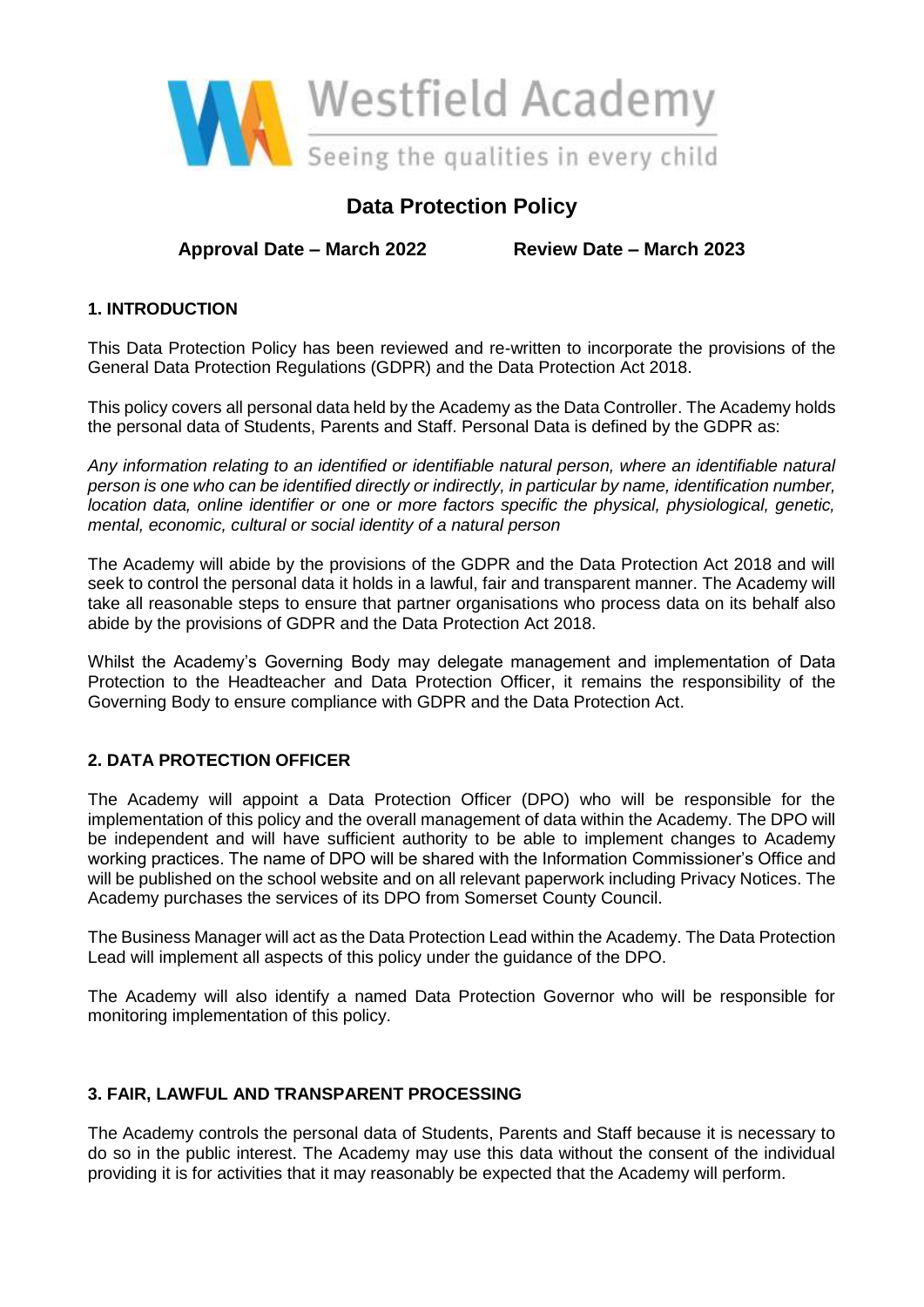Where the Academy wishes to use the personal data for activities outside what may be reasonably expected then the clear and unambiguous consent of the individual must be obtained. Records of such consent must be kept.

The Data Protection Act 2018 states that a data subject over the age of 13 is responsible for giving consent to share their personal data. Therefore, where the Academy requires consent to share the personal data of a student, this will be sought from parents when the student is below the age of 13, and from the student when aged 13 or over. Where there is a safeguarding concern parents may still be able to prevent data sharing when the student is over 13.

At times the Academy may need to use data to fulfil a legal obligation, in particular to protect the best interests of a student, meet its employment obligations or to respond in an emergency situation. In these circumstances consent is not required.

The Academy will produce a Privacy Notice for each of the groups that we hold personal data - Students, Parents and Staff. The Privacy Notices will be published on the academy's website and will clearly identify the type of data that is being held, the purpose that data is being used for and with whom the data is being shared. Students, Parents and Staff will be reminded at least annually of the existence of the Privacy Notice.

# **4. DATA SHARING**

The efficient operation of the Academy requires that personal data is shared with a range of organisations, which will be identified on the Privacy Notice. The Academy may share this data providing it is for activities in the public interest.

The Academy, as the Data Controller, has a legal obligation to ensure that organisations with whom it shares data also comply by the GDPR and the Data Protection Act 2018. External organisations who are processing the Academy's data will be required to provide formal reassurance which confirms their compliance with these regulations.

## **5. DATA ACCURACY AND DESTRUCTION**

The Academy will take all reasonable steps to ensure that the data it holds is accurate. Students, Parents and Staff will be asked annually to confirm the accuracy of the data that is held. In addition, they will be reminded on the website and through newsletters and briefings to keep the Academy informed of changes to personal circumstances.

Where it becomes known that personal data is inaccurate, this will be deleted immediately and all reasonable efforts made to obtain the correct data.

The Academy will ensure that it reviews the data that it holds and will not keep that data longer than is required. In considering when data it holds should be destroyed the Academy will be guided by the timescales identified by the Institute of Records Management Toolkit for Schools. The Academy will ensure that destruction of data is carried out by a licensed contractor and that appropriate records of the destruction are maintained.

## **6. DATA SECURITY**

## **6.1 Electronic storage of data**

Personal data controlled by the Academy is stored electronically on local servers and may be shared with software providers and stored on the cloud. The Academy will maintain robust security systems to ensure the safety of this data and prevent unauthorised access or sharing.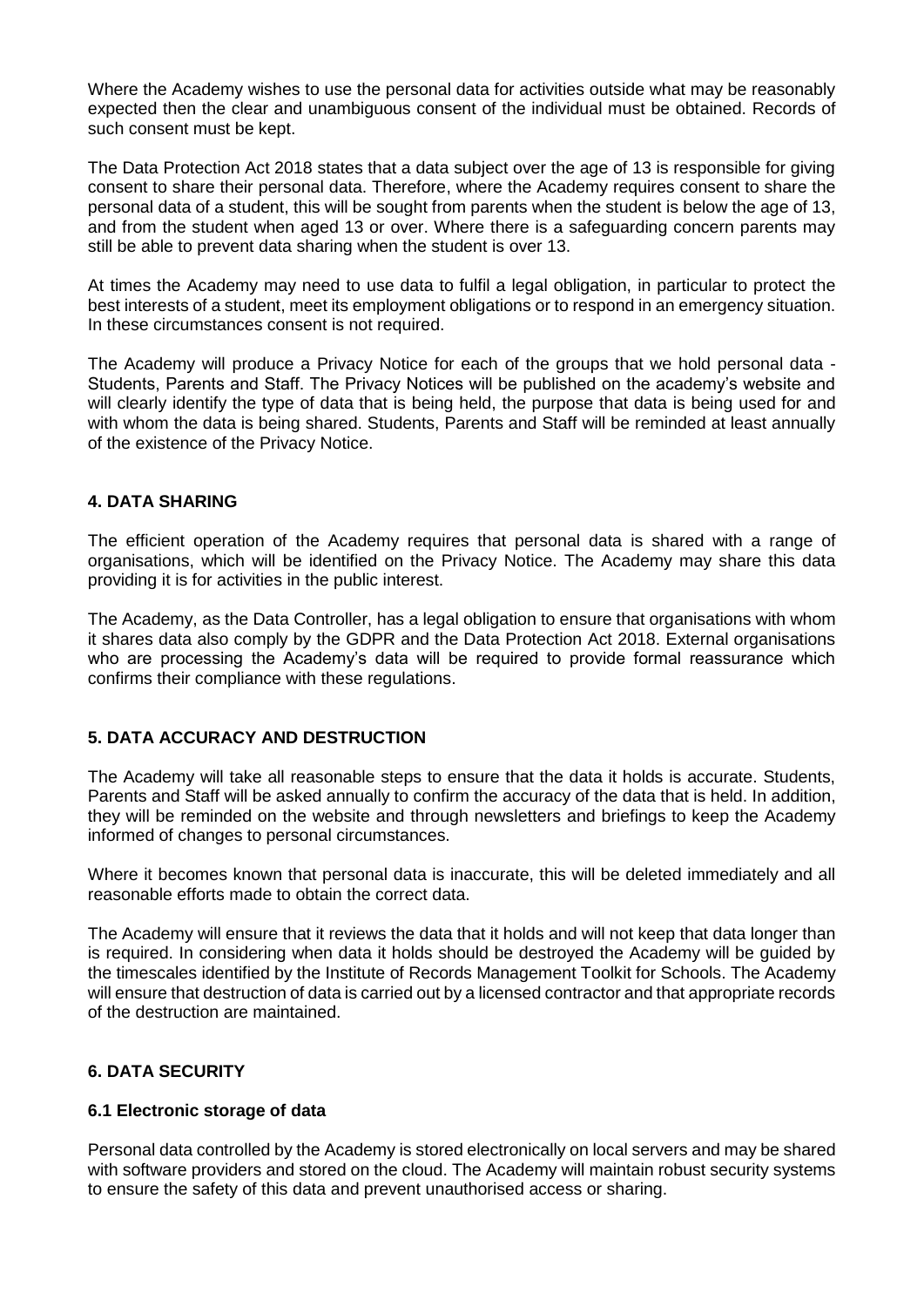Data Security is maintained by all users requiring to reset their Windows & G-Suite login credentials on a 3-monthly basis. Internet traffic that reaches the schools internal network is siphoned through our robust firewall which is hosted by a recognised and security accredited third-party provider. Only recognised internet protocols will be allowed to reach the end user. All changes made to the firewall are logged and can be easily reverted.

Staff are required to lock their computer when leaving their desk and to be mindful of others in the room - especially students. Staff computers, when logged in but not in use, are set to automatically lock out within 10 minutes of inactivity. Students are also denied log on access to staff PCs via group policy enforcement and therefore are unable to log in and use a staff computer at school.

The Academy recognises that staff may wish to set up personal mobile devices to receive work emails or to access Google Documents whilst away from the school site. This information can also be accessed through a home-based PC or chrome device.

Removing data from site increases the risk of a data breach and staff are required follow the procedures to reduce this risk. Staff who set up mobile devices to receive work emails or otherwise access personal data will:

- 1. Set up authentication on the device. This should be in the form of a PIN number, password, fingerprint or face recognition ID
- 2. Take all reasonable steps to protect the integrity of the authentication and ensure no other individual has set up access to that mobile device.
- 3. Where the authentication becomes known to others take immediate steps to alter the authentication details.
- 4. Disable the email notifications which appear on the lock screen in the Settings menu.
- 5. Ensure auto screen lock is set to 1 minute or less.
- 6. Ensure the data on the mobile device is encrypted. For Apple IOS devices the encryption is automatic and no further steps are required. For Android devices encryption is an option under the Settings menu.
- 7. Avoid accessing personal data in a public place or when attached to an unsecured wi-fi network
- 8. Report to the Data Protection Officer any breach or suspected breach of personal data.

Staff who access personal data from a home-based PC or other device will ensure:

- 1. A separate account is set up on the device which is protected by a password log in or other form of authentication.
- 2. Take all reasonable steps to protect the integrity of the authentication and ensure no other individual has set up access to that account.
- 3. That where the authentication becomes known to others take immediate steps to alter the authentication details.
- 4. Login and logout of Google Chrome for each use.
- 5. They are aware of others in the room and do not access or share personal data with others.
- 6. That personal data is not left on the screen and that they auto lock the device before walking away
- 7. They do not print personal data at home, unless there is an overwhelming reason to do so and the printed copies can be stored securely.

In a Google Chrome environment it is unnecessary to transfer data between home and school on a USB stick or other portable storage device. Therefore, personal data will not be stored on a USB stick or other portable storage device.

If there are exceptional circumstances where no other data transfer solution is available, then the USB stick will be encrypted.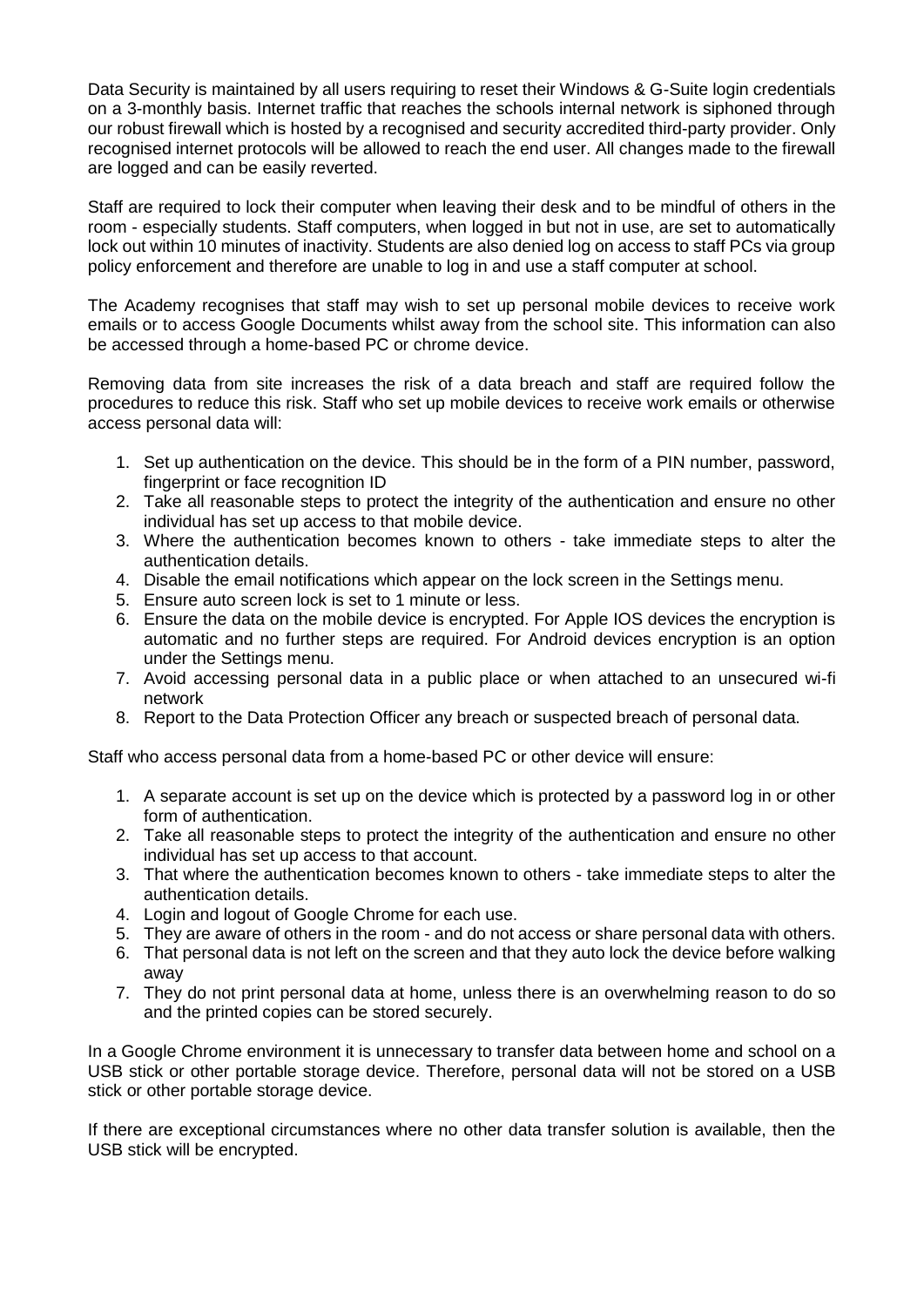#### **6.2 Paper based personal data**

The Academy will ensure that paper based personal data will be securely stored. Such data will be locked away in secure filing cabinets and/or in storage rooms and offices that are lockable with restricted access to the keys.

Staff will not leave "sensitive" personal data visible on unmanned desks and will ensure this is stored securely.

Where possible staff should not remove personal data from the site, especially where this data contains sensitive information. Staff who remove personal data from the site assume full responsibility for its security and must take appropriate measures to ensure that this data is secure. Once the reason for removing the data from site is over then the data must be returned to the Academy for storage or destruction.

#### **6.3 CCTV, photographs and videos**

We use CCTV in various locations around the school site to ensure it remains safe. We will adhere to the ICO's code of practice for the use of CCTV. Access to CCTV images is password protected and restricted to a few key staff.

We do not need to ask individuals' permission to use CCTV, but we make it clear where individuals are being recorded. Security cameras are clearly visible and accompanied by prominent signs explaining that CCTV is in use.

As part of our school activities, we may take photographs and record images of individuals within our school. Photographs of students and staff are stored in our School Management System (SIMS). We do not require consent to store these images as they are required to enable us fulfil our legal duty to provide education.

We will obtain written consent from parents/carers, for photographs and videos to be taken of pupils for communication, marketing and promotional materials. Where we need parental consent, we will clearly explain how the photograph and/or video will be used to both the parent/carer and student.

Where the school takes photographs and videos, uses may include:

- Within school on notice boards and in school magazines, brochures, newsletters
- Outside of school by external agencies such as the school photographer, newspapers, campaigns
- Online on our school website or social media pages

Consent can be refused or withdrawn at any time. If consent is withdrawn, we will delete the photograph or video and not distribute it further.

When using photographs and videos in this way we will not accompany them with any other personal information about the child, to ensure they cannot be identified.

Any photographs and videos taken by parents/carers at school events for their own personal use are not covered by data protection legislation. However, we will ask that photos or videos with other students are not shared publicly on social media for safeguarding reasons, unless all the relevant parents/carers have agreed to this.

## **6.4 Biometric Data**

We use biometric (fingerprint) data in the schools cashless catering system. We record a biometric measurement of the finger, but not a fingerprint image. The information is stored in a secure database on the school site.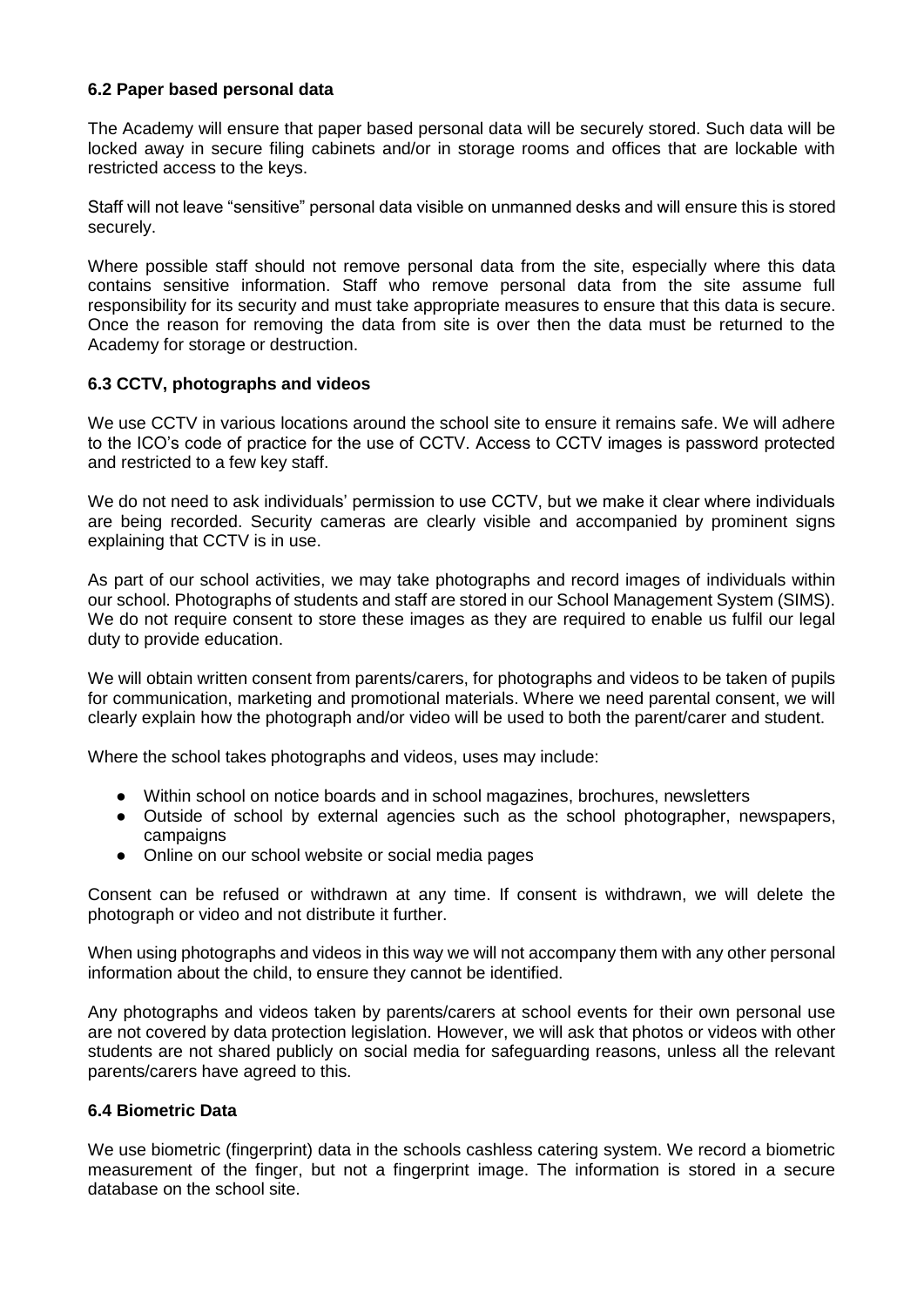Biometric data will only be collected with the express written consent of both one parent and the student. Students and parents have the right to refuse consent and the academy will provide an alternative method of payment for catering. This will normally be through use of a smartcard. Consent can be withdrawn at any time.

The school will only use this data for the purpose of cashless catering and the data will not be shared unlawfully with any other person or organisation. When the student leaves school, or when consent is withdrawn the biometric data will be permanently deleted.

# **7. RIGHT TO ERASURE**

Any data subject has the right to request that data held by the Academy is erased. In considering a request for erasure of data the Academy will need to decide whether continuing to hold the data is necessary for the efficient, safe and legitimate operation of the Academy and whether it can continue to hold the data in the public interest, so that it can fulfil its statutory responsibilities. In particular if the data subject is no longer part of the Academy, the appropriate length of time that the data should be held will need to be considered with reference to the Institute of Records Management guidance.

The Academy should respond in writing to requests for erasure, confirming erasure or providing grounds to indicate why erasure is not possible. Records of requests and responses should be kept.

# **8. SUBJECT ACCESS REQUESTS**

All Data Subjects have the right to view personal data held by the Academy through a Subject Access Request (SAR). Where possible the request should be made on the Subject Access Request Form (Appendix 1), but all written requests however received must be treated as an SAR. Normally the Academy has one month to respond in full to an SAR, however in difficult or complex cases this may be extended to two months providing the person requesting the information has been informed within one month. No charge will be made for a SAR.

Parents/carers may make a SAR in relation to their son/daughter at the school, however the consent of the child should also be obtained for release of their personal data, unless it is judged that the child is unable to make an informed decision.

The Data Protection Officer must verify the identity of the person making the SAR. This may include requesting to see photo ID such as a passport or driving licence.

Once received the Data Protection Officer should acknowledge the SAR within 48 hours and where necessary seek clarification on the nature of the data requested. All staff within the Academy must co-operate with the DPO to assist in the collation of the requested data, ensuring all relevant data for the SAR is provided on time.

The DPO must ensure that the personal data of others is redacted from data provided through a SAR, and must take all reasonable steps to ensure the data provided is complete.

Where subject access requests are manifestly unfounded or excessive, in particular because they are repetitive, the Academy may:

- charge a reasonable fee taking into account the administrative costs of providing the information; or
- refuse to respond.

Where the Academy refuses to respond to a request, an explanation will be provided to the individual, including their right to complain to the Information Commissioner's Office.

Records of all SARs should be kept.